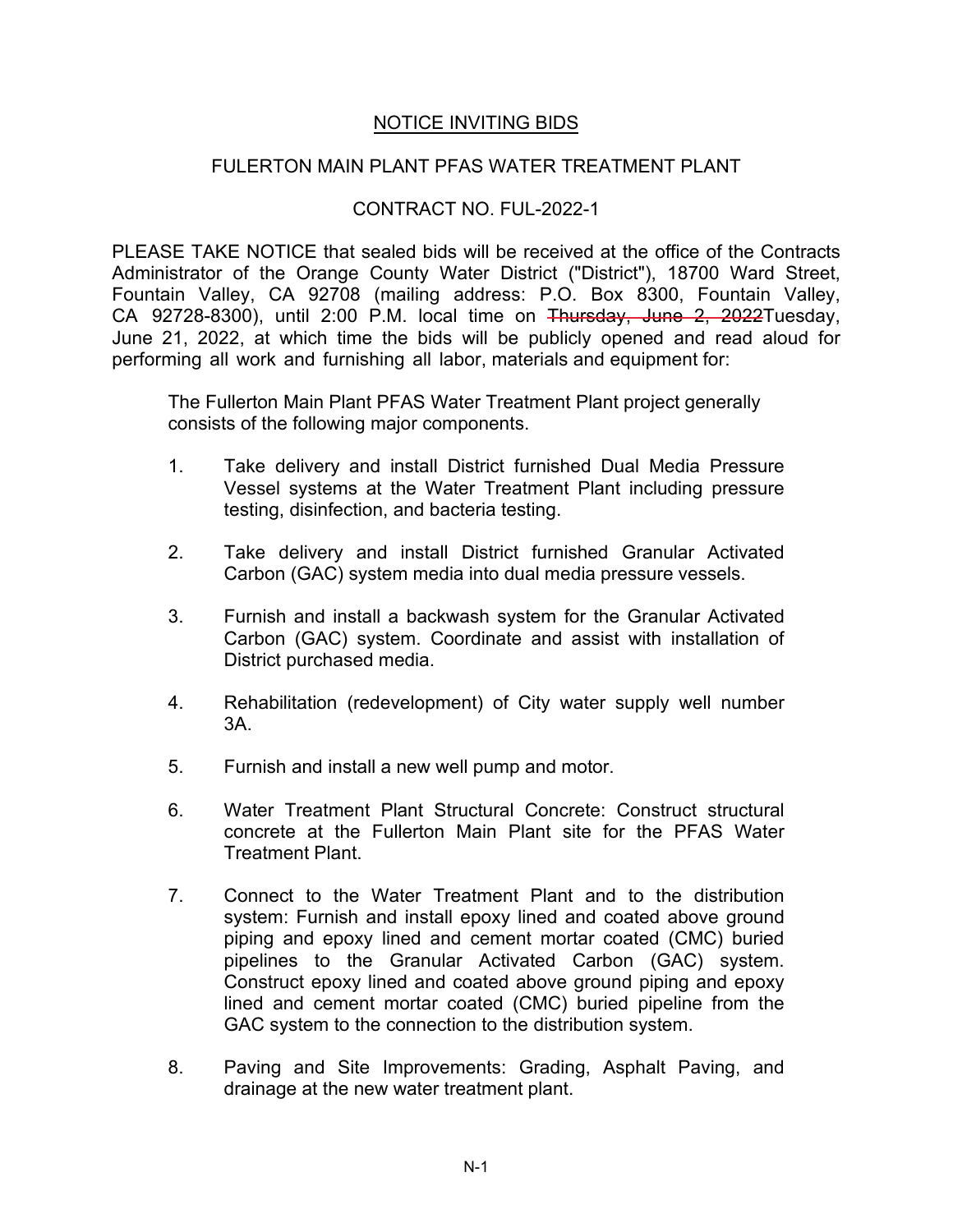- 9. Exterior Wall, gate, landscaping, and irrigation.
- 10. Electrical and Instrumentation: Electrical equipment and facilities, and instrumentation equipment and facilities at the new water treatment plant. Instrumentation and control systems shall be coordinated with the City's Controls Integrator.
- 11. Provide all commissioning and start-up-services.

The Work is to be done in accordance with the plans, specifications and contract documents on file in the District office, 18700 Ward Street, Fountain Valley, California, which plans and specifications are designated as above, and which documents are by this reference incorporated herein.

**SPECIAL CONDITIONS TO CONTRACT:** See Section 900 of the Special Provisions.

PREBID CONFERENCES: In response to the current COVID-19 situation, the OCWD office remains closed to the public. Until further notice, all Prebid meetings and bid openings will be conducted remotely by Zoom or similar service. A Good Faith Effort (GFE) Pre-bid Informational Meeting will be held on Thursday, April 28, 2022 at 10:00 A.M. to review the GFE requirements for the project. The Zoom link is as follows: Good Faith Effort Informational Meeting, Thursday, April 28, 2022, 10:00 A.M. [https://ocwd.zoom.us/j/89204655770?pwd=SHNwWFZRM3dMdGxkcGRpOW5pcGRNQ](https://ocwd.zoom.us/j/89204655770?pwd=SHNwWFZRM3dMdGxkcGRpOW5pcGRNQT09) [T09,](https://ocwd.zoom.us/j/89204655770?pwd=SHNwWFZRM3dMdGxkcGRpOW5pcGRNQT09) Meeting ID: 892 0465 5770, Passcode: 122083, Phone: +1 213-338-8477, One tap mobile. The Onsite Prebid Meeting is scheduled to be held **Wednesday**Thursday, May **4**5, 2022, 10:00 A.M. at 627 La Palma Avenue, Anaheim, CA 92801. All potential bidders, contractors and other interested parties are encouraged to attend these conferences conducted by the District and Engineer. Any potential bidder that does not attend either conferences will be charged with knowledge of all information that was available at both prebid conferences.

The District Project Manager will also discuss the role and participation of potential bidders in the District's Contractor Safety Program. Also, as a part of this program, the OCWD Pre-Award Safety Review form (Appendix A of the Contractor Safety Procedures) will be discussed in greater detail.

COMPLETION OF WORK AND LIQUIDATED DAMAGES: All Work must be substantially completed within Three Hundred Thirty (330) consecutive calendar days from the date of the Notice to Proceed issued by the District. Failure to complete the Work within the time set forth herein will result in the imposition of liquidated damages for each day of delay, in the amount set forth in the Information for Bidders.

OBTAINING CONTRACT DOCUMENTS: Plans and specifications and all contract documents must be purchased through HB Digital at [www.ocwdplanroom.com.](http://www.ocwdplanroom.com/) Payment will not be refund and the plans and specifications and contract documents are not required to be returned.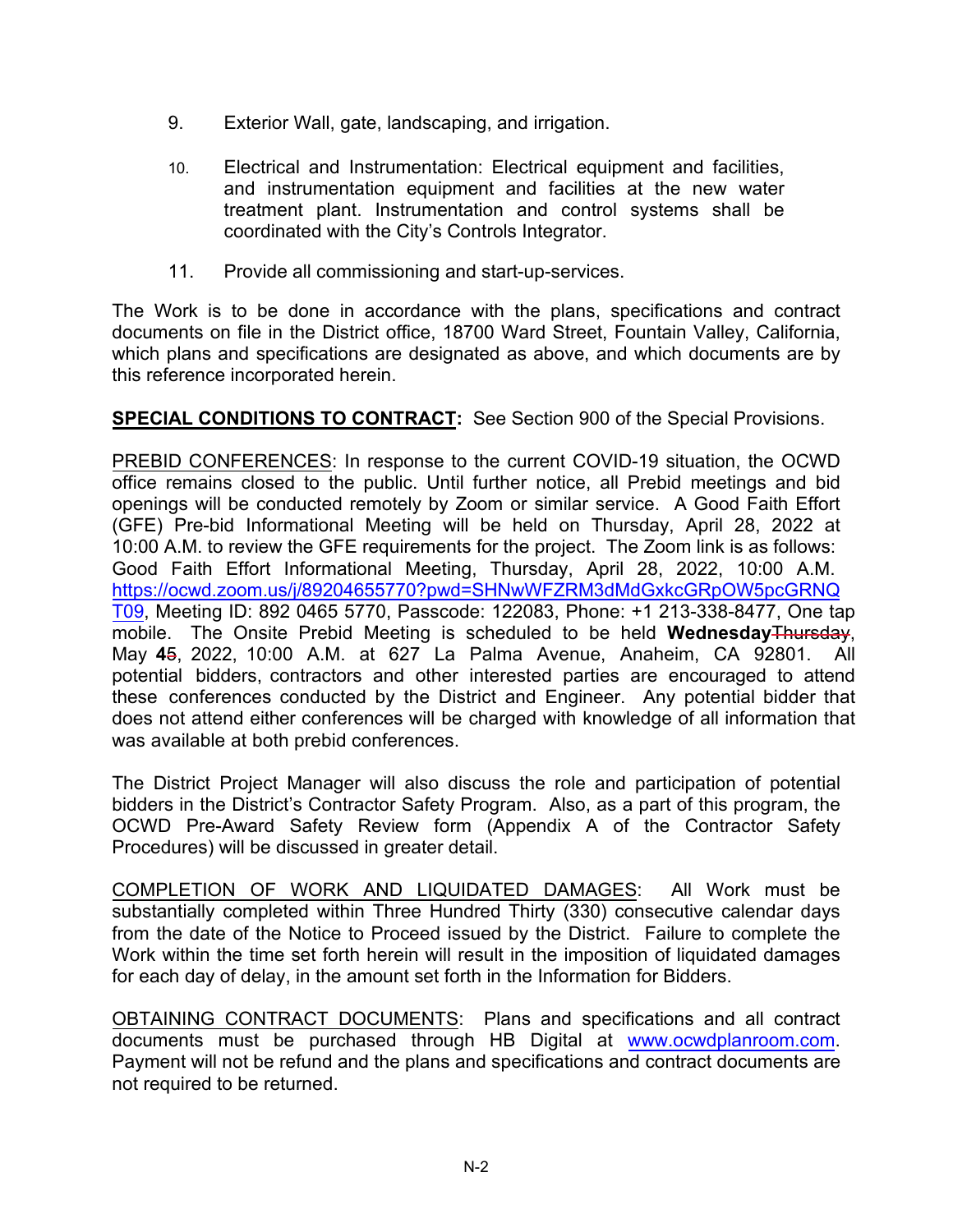BID GUARANTEE: Each Bid shall be accompanied by one of the following: a certified or cashier's check, or bid bond in an amount not less than ten percent (10%) of the total bid price, payable to the Orange County Water District, as a guarantee that the Bidder, if its Bid is accepted, shall promptly execute the Agreement, furnish a satisfactory Faithful Performance Bond in an amount not less than one hundred percent (100%) of the total bid price, furnish a Labor and Material Bond in an amount not less than one hundred percent (100%) of the total bid price, and furnish certificates evidencing that the required insurance is in effect in the amounts set forth in the Insurance Conditions. The Faithful Performance Bond shall remain in full force and effect through the guarantee period as specified in the General Provisions. All surety companies shall be admitted surety insurers and shall comply with the provisions of Code of Civil Procedure Section 995.630.

WAGE RATE: As required by Section 1773 of the California Labor Code, the Director of the Department of Industrial Relations of the State of California has determined the general prevailing rates of wages in the locality in which the Work is to be performed. The prevailing wage determinations are available at the following web site: <http://www.dir.ca.gov/OPRL/DPreWageDetermination.htm> The Contractor and any subcontractor under it shall not pay less than the specified prevailing rates of wages to all workers employed in the execution of the Contract.

PROJECT ADMINISTRATION: All questions relative to this project prior to the opening of bids shall be directed, in writing, to the Engineer for the project:

ORANGE COUNTY WATER DISTRICT 18700 Ward Street Fountain Valley, CA 92708

Mailing Address: P.O. Box 8300 Fountain Valley, CA 92728-8300 Attention: Ryan Bouley, P.E.

Telephone: 714/378-8207 Facsimile: 714/378-3373

SUBSTITUTION OF SECURITIES: At the request and expense of the successful bidder, the District will pay the amounts retained pursuant to the contract documents as security for the completion of the Work in compliance with the requirements of Public Contract Code Section 22300 and the provisions of the General Provisions pertaining to "Substitution of Securities."

CONTRACTOR'S LICENSE SPECIFICATION: In accordance with the provisions of California Public Contract Code Section 3300, the District requires that the bidder possess the following classification of contractor's license at the time that the bid proposal is submitted: Class A. If the license classification specified hereinabove is that of a "specialty contractor" as defined in Section 7058 of the California Business and